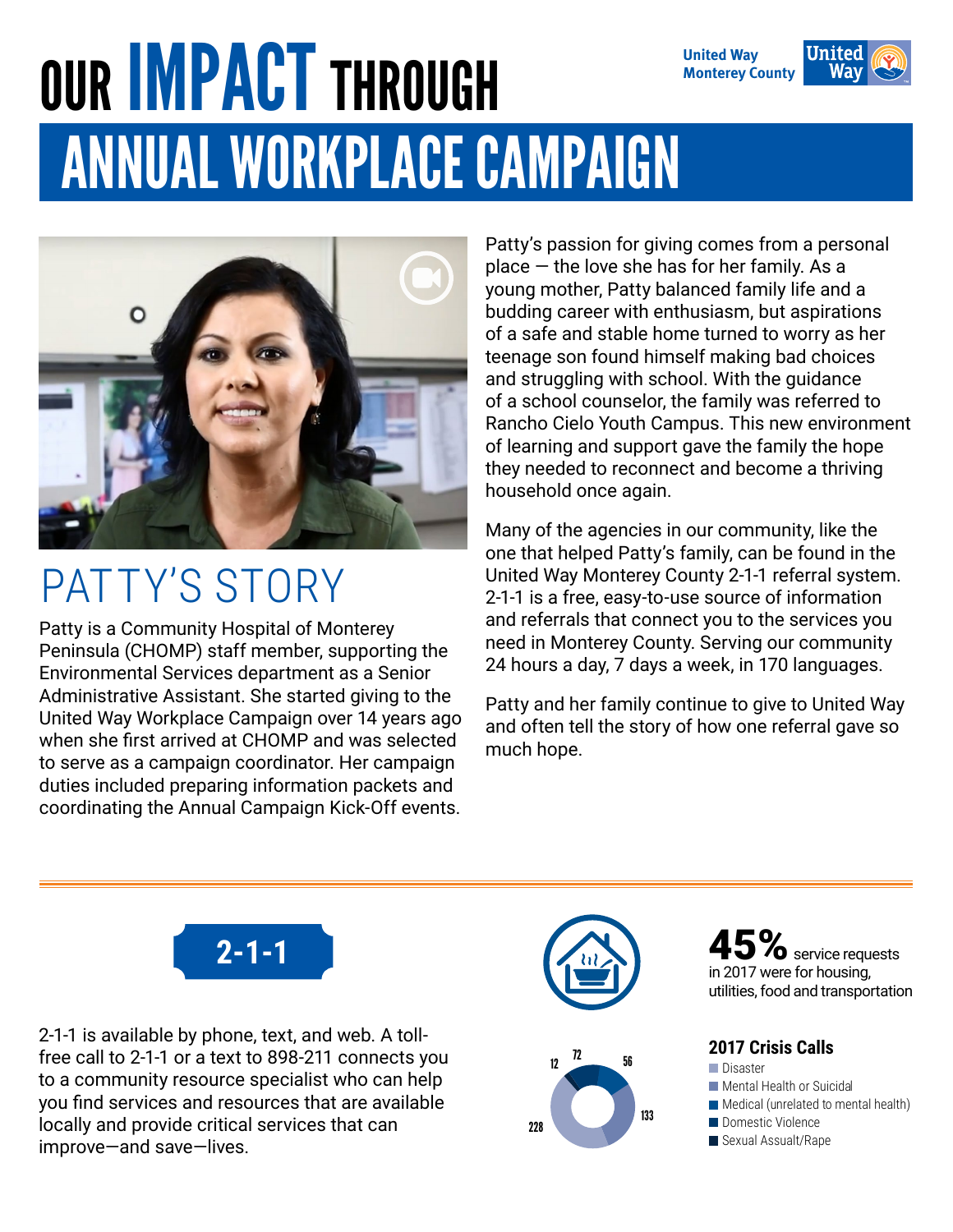#### our IMPACT through United **United Way Monterey County** CALWORKS COMMUNITY SERVICE PROGRAM



## JACQUELINE'S STORY

Jacqueline, a single mother, wanted to give her daughter a better life, with access to quality education and care. She aspired to improve her employment status and pursue a higher education to be a role model for her daughter. To accomplish this, she has been working with the United Way Monterey County Volunteer Center and Monterey County Social Services' CalWORKs program.

CalWORKs is a public benefit providing cash aid to unemployed parents of young children. As a condition of participation, recipients engage in education, subsidized employment, or volunteer service. United Way, in partnership with the Department of Social Services, matches clients with community service positions to build job skills, references, and make connections.

Jacqueline was placed at Natividad Medical Center, where she started as a receptionist and soon after was promoted to be a team leader. Volunteering at Natividad Medical Center helped advance her social and leadership skills; she gained experience working in a fast-paced environment, had opportunities to use her Spanish language and work with people of different nationalities and cultures. She continues to volunteer, while also making progress towards starting her bachelor's degree to become a social worker.

Jacqueline's experience has also benefited her daughter. She is teaching her daughter how to engage in the community, have more selfconfidence, and interact with kids her own age. Now, Jacqueline proudly shares her daughter's progress as she excels at school, makes friends, and independently adapts to her environment.



Jacqueline's story is just one example of the larger community change taking place because of United Way. Last year, 214 people participated in the United Way CalWorks Community Service Program through placements in almost 30 community agencies. 66 of them became employed, a significant step toward self-sufficiency.



214 unemployed residents placed in community service



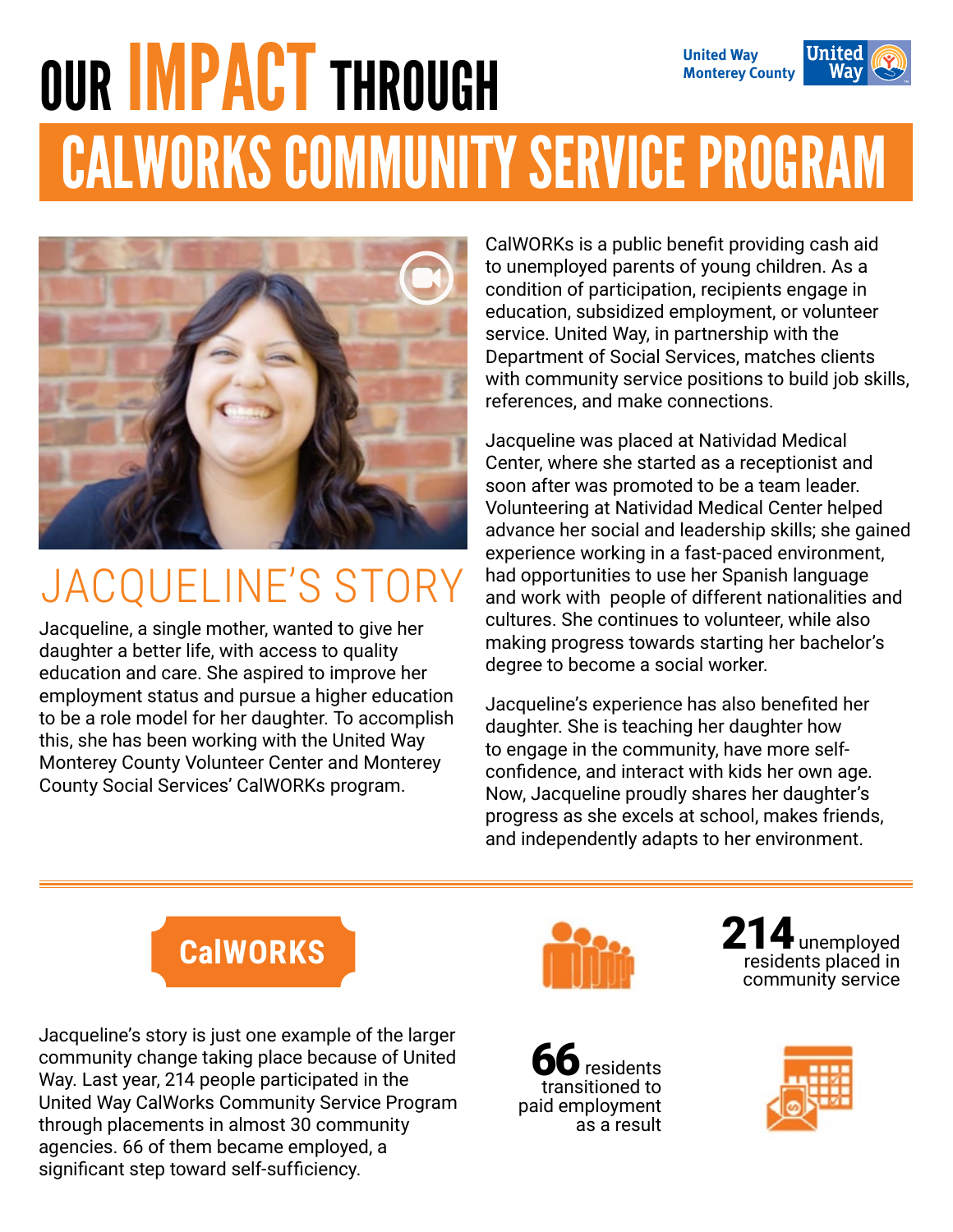# PROSPERITY PLANNERS our IMPACT through



### NICOLE'S STORY

Nicole works at Goodwill Central Coast. Although she and her fiancé are both employed, they still struggled financially to provide for their growing family. They began working with Becky, a Prosperity Planner funded by United Way Monterey County in partnership with Goodwill. Becky has been working closely with Nicole to chart out her goals, provide career counseling on job advancement strategies, reduce debt, and build credit.

Since working with the Planner, Nicole has been promoted and has received help in setting up an Individual Education Plan (IEP) for her daughter, who is now performing better in school. Nicole and her fiancé both established retirement plans and developed a financial cushion, so that they can take some time off when their new baby arrives.

Becky, the Prosperity Planner has been more than a financial coach to Nicole; she was a guide, navigator, and partner. She encouraged and supported them to be resilient to setbacks and be accountable to their goals as they worked towards defining their future and reaching success.

Nicole's accomplishments are not limited to her career and financial advancement. As a result of her work with a Prosperity Planner, Nicole has an established career path, can provide for her family, and has plans to continue her education after family leave. For these reasons, Nicole views United Way's prosperity platform as a vital change in her life.



Prosperity Planners are one step in United Way's efforts to support the financial stability of people across the County. Other asset building programs funded by United Way include Financial Literacy Workshops, Volunteer Income Tax Assistance, and Financial Coaching.





139 residents living below federal poverty level received personal finance training

2,63 low income residents received support in completing their taxes